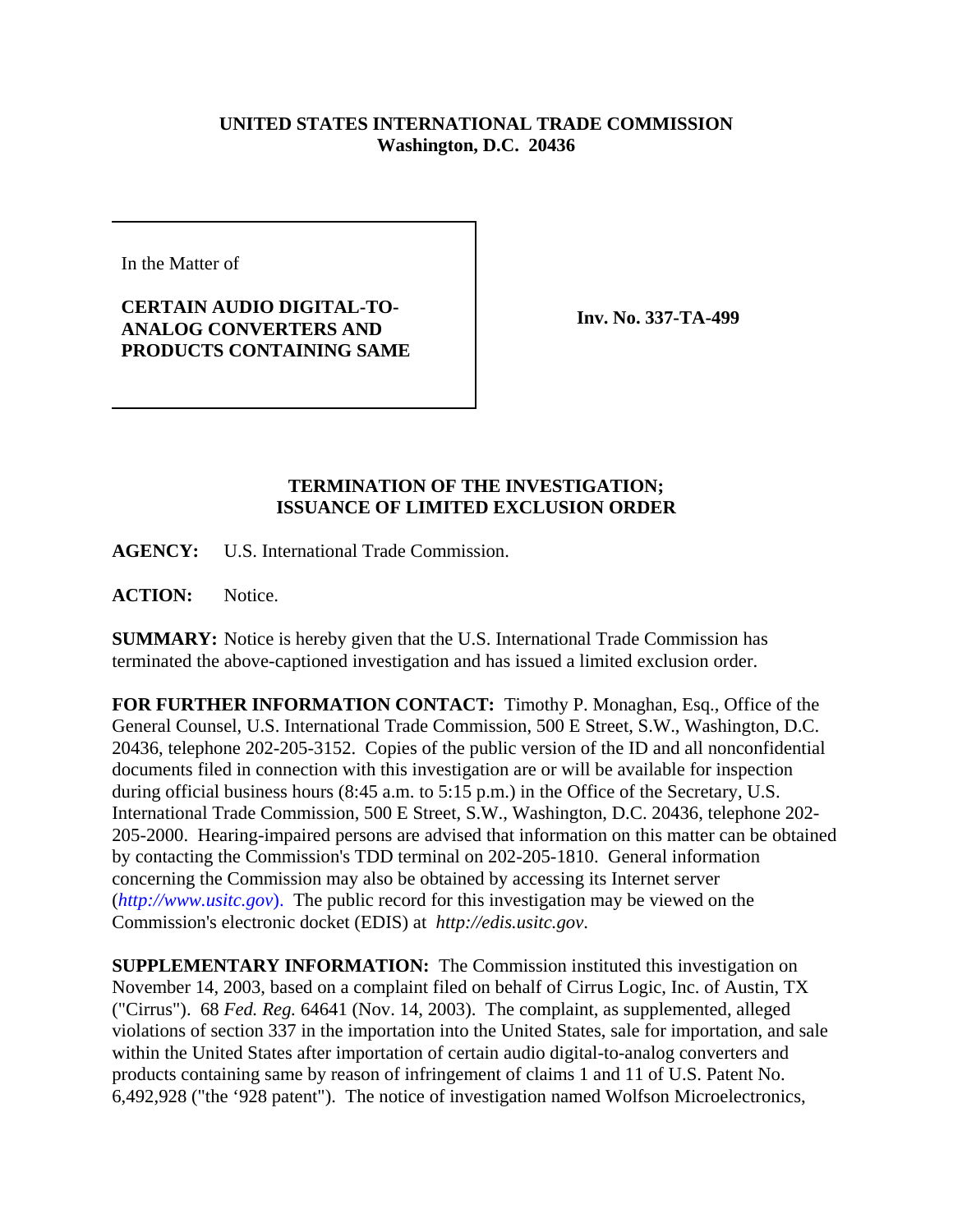PLC of Edinburgh, United Kingdom; and Wolfson Microelectronics, Inc. of San Diego, CA (collectively "Wolfson") as respondents.

On December 29, 2003, the ALJ issued an ID (Order No. 5) granting complainant's motion to amend the complaint and notice of investigation to add allegations of infringement of claims 2, 3, 5, 6, and 15 of the '928 patent, and of claims 9, 12, and 19 of U.S. Patent No. 6,011,501 ("the '501 patent"). 69 *Fed. Reg.* 4177 (Jan. 28, 2004). On July 1, 2004, the ALJ issued an ID (Order No. 16) granting complainant's motion to terminate the investigation as to claims 1 and 2 of the '928 patent. On July 27, 2004, the ALJ issued an ID (Order No. 24) granting complainant's motion to terminate the investigation in part as to claim 11 of the '928 patent. Orders Nos. 5, 16, and 24 were not reviewed by the Commission.

The ALJ held an evidentiary hearing in the investigation from August 3, 2004, to August 11, 2004, and on November 15, 2004, he issued his final ID finding a violation of section 337 based on his findings that the asserted claims of the '501 patent are infringed, that they are not invalid in view of any prior art, and that claims 9 and 12 of the '501 patent are not invalid because of failure to provide an enabling written description of the claimed invention. The ALJ found the '928 patent to be unenforceable because the inventors intentionally withheld highly material prior art from the examiner during the prosecution of the '928 patent application at the United States Patent and Trademark Office ("USPTO"). As an independent ground for unenforceability, the ALJ found that the '928 patent is unenforceable because one person was mistakenly listed on the patent as an inventor. The ALJ found that the accused devices infringe the asserted claims of the '928 patent, if enforceable, that the asserted claims of the '928 patent are not invalid in view of any prior art, or because of a failure to provide an enabling written description of the claimed invention, or for failure to disclose the best mode.

On November 23, 2004, the USPTO issued a certificate correcting the inventorship of the '928 patent thereby curing one ground for unenforceability of that patent. *See Viskase Corp. v. American National Can Co.*, 261 F.3d 1316, 1329 (Fed. Cir. 2001) ("Absent fraud or deceptive intent, the correction of inventorship does not affect the validity or enforceability of the patent for the period before the correction."). On November 30, 2004, Cirrus, Wolfson and the Commission's investigative attorney filed petitions for review of the final ID, and on December 7, 2004, all parties filed responses. On December 30, 2004, the Commission determined to review and reverse the ID's finding that the '928 patent is unenforceable due to incorrect inventorship in view of the recently issued certificate of correction by the USPTO. 70 *Fed. Reg.* 1275 (Jan. 6, 2005). It further determined not to review the remainder of the ID, thereby finding a violation of section 337. *Id.* The Commission invited the parties to file written submissions on remedy, the public interest and bonding, and provided a schedule for filing such submissions. *Id.*

Having reviewed the record in this investigation, including the parties' written submissions and responses thereto, the Commission determined that the appropriate form of relief is a limited exclusion order prohibiting the importation of Wolfson's accused audio digital-to-analog converters that infringe claims 9, 12 and 19 of the '501 patent. The limited exclusion order applies to any of the affiliated companies, parents, subsidiaries, licensees,